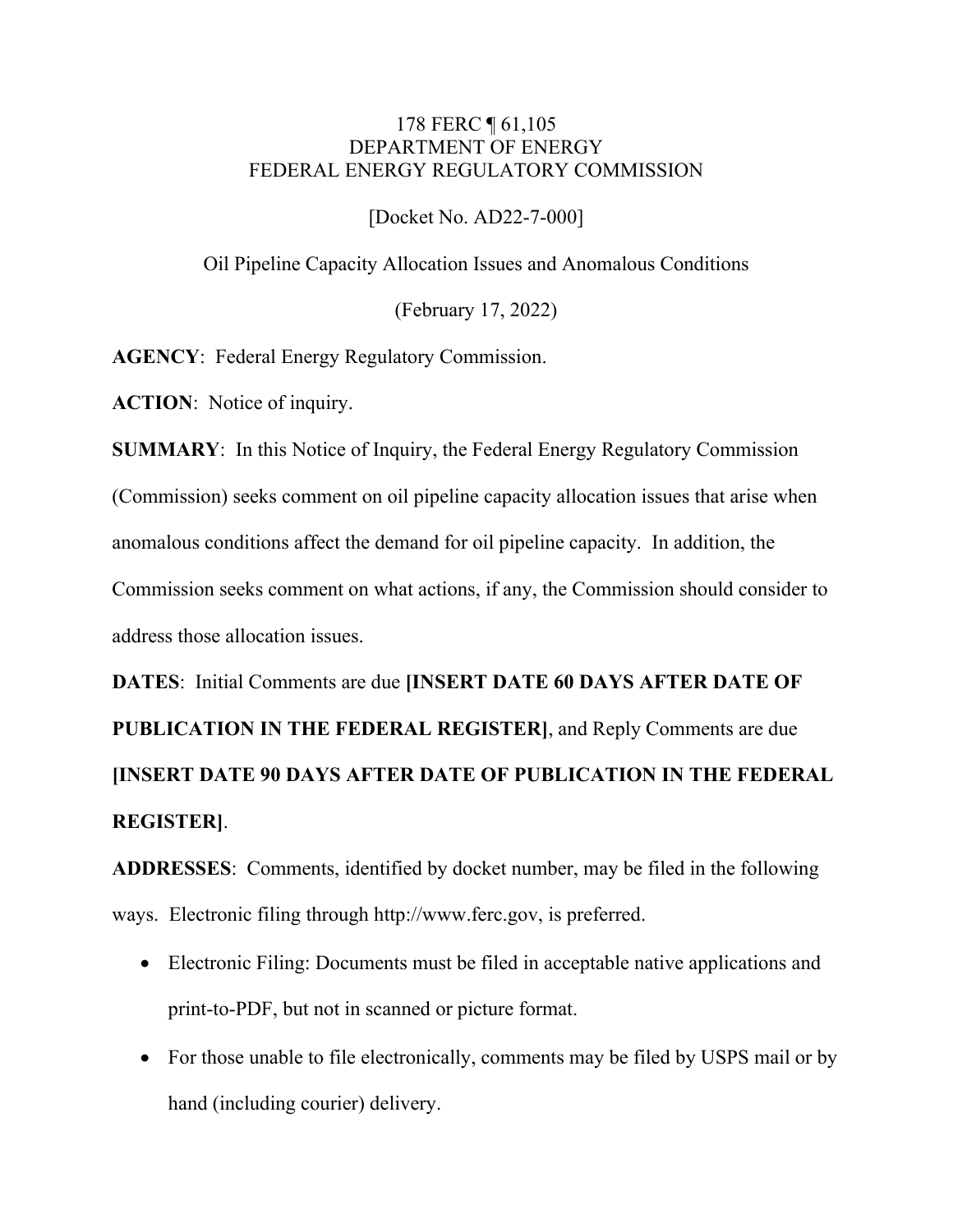o Mail via U.S. Postal Service Only: Addressed to: Federal Energy

Regulatory Commission, Secretary of the Commission, 888 First Street,

N.E., Washington, DC 20426.

o Hand (including courier) delivery: Deliver to: Federal Energy Regulatory

Commission, 12225 Wilkins Avenue, Rockville, MD 20852.

The Comment Procedures Section of this document contains more detailed filing

procedures.

### **FOR FURTHER INFORMATION CONTACT**:

Adrianne Cook (Technical Information) Office of Energy Market Regulation Federal Energy Regulatory Commission 888 First Street, NE Washington, DC 20426 (202) 502-8849 Adrianne.Cook@ferc.gov

Caitlin Tweed (Legal Information) Office of the General Counsel Federal Energy Regulatory Commission 888 First Street, NE Washington, DC 20426 (202) 502-8073 Caitlin.Tweed@ferc.gov

## **SUPPLEMENTARY INFORMATION**: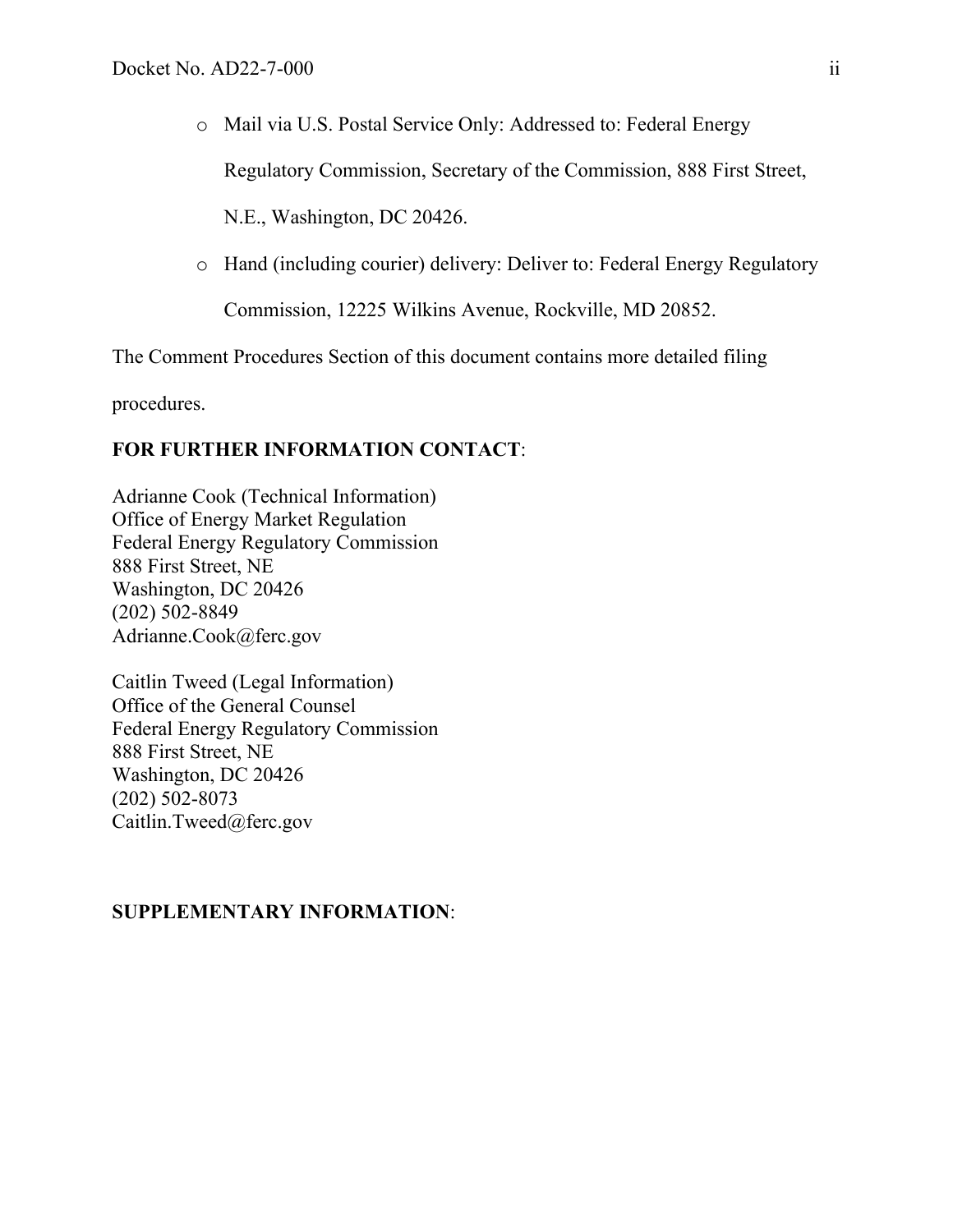### UNITED STATES OF AMERICA FEDERAL ENERGY REGULATORY COMMISSION

Oil Pipeline Capacity Allocation Issues and Anomalous Conditions Docket No. AD22-7-000

# NOTICE OF INQUIRY

### (February 17, 2022)

 $1<sub>1</sub>$ In this Notice of Inquiry, the Federal Energy Regulatory Commission (Commission) seeks to explore oil pipeline capacity allocation issues that arise when anomalous conditions affect the demand for oil pipeline capacity and what actions, if any, the Commission should consider to address those allocation issues. Specifically, the Commission seeks public comment on anomalous conditions and their potential impacts on oil pipeline capacity allocation, as well as whether there are changes to the Commission's existing policies (such as those regarding prorationing) that the Commission should consider to mitigate these impacts. The Commission also seeks comment on the effects of recent anomalous conditions – those arising from the COVID-19 pandemic – on the availability of pipeline capacity for transporting jet fuel.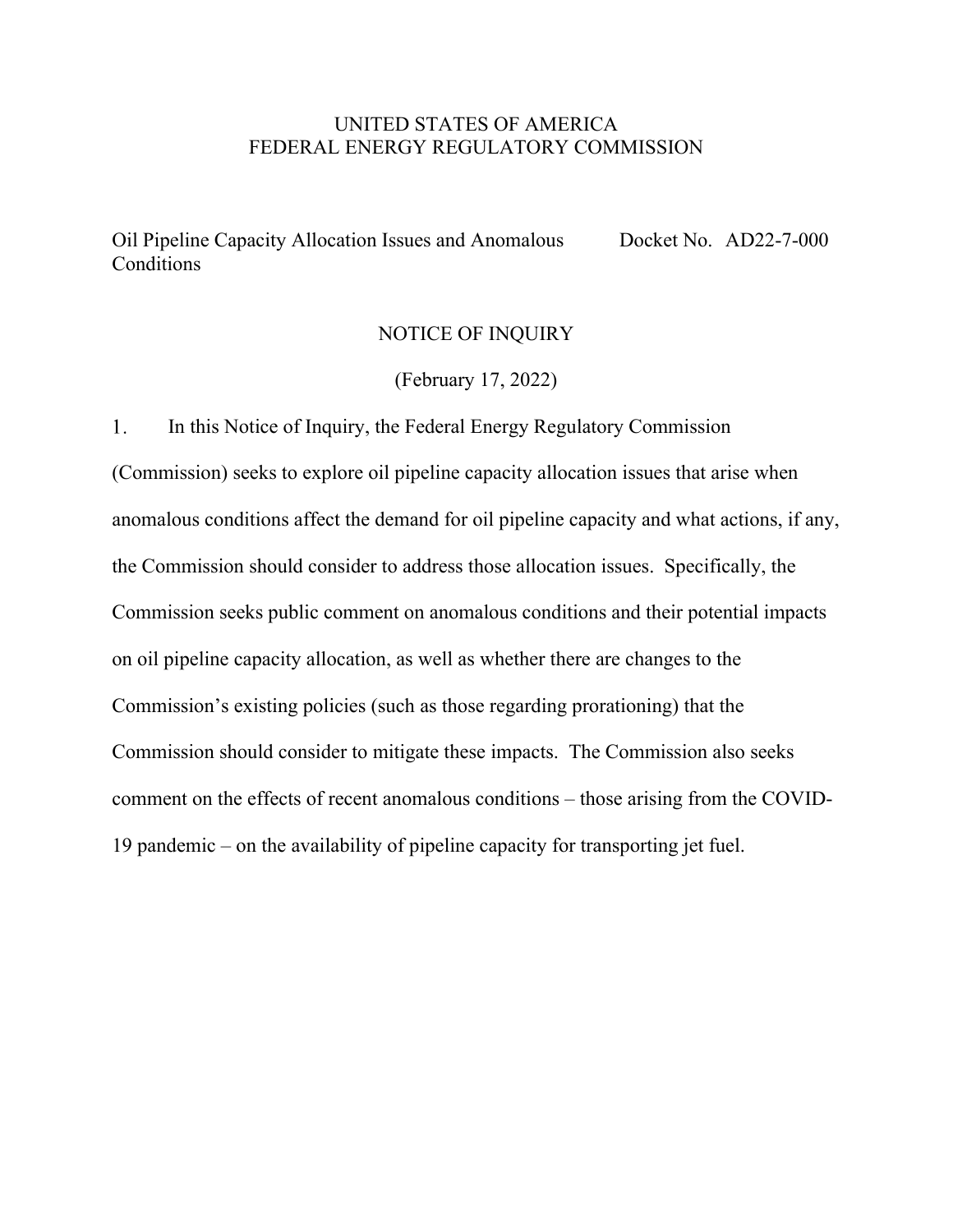# **I. Background**

#### **A. Allocation of Capacity**

2. Interstate oil pipelines are regulated as common carriers subject to the Interstate Commerce Act (ICA).<sup>[1](#page-3-0)</sup> Accordingly, oil pipeline rates, terms, and conditions of service must be just and reasonable**[2](#page-3-1)** and non-discriminatory.**[3](#page-3-2)** Furthermore, an oil pipeline is obligated to provide transportation upon reasonable request.**[4](#page-3-3)**

 $3<sub>1</sub>$ Prorationing is the mechanism that oil pipelines use to allocate capacity among shippers when their total nominations exceed the pipeline's capacity. The Commission does not prescribe a uniform prorationing methodology, but a pipeline's methodology must be consistent with the ICA.**[5](#page-3-4)**

Historically, oil pipelines have employed two general types of prorationing 4. methodologies: pro rata and history-based. A pro rata methodology awards available capacity to shippers in proportion to their nominations each nomination cycle, regardless of how much service, if any, they have taken in the past. **[6](#page-3-5)** In contrast, a history-based

<span id="page-3-1"></span> $^{2}$  *Id.*  $\frac{8}{15}$ (1).

<span id="page-3-2"></span> $3$  *Id.*  $\frac{3}{2}$  (1).

 $4$  *Id.* § 1(4).

**<sup>5</sup>** *Suncor Mktg. Inc. v. Platte Pipe Line Co*., 132 FERC ¶ 61,242, at P 24 (2010).

<span id="page-3-5"></span><span id="page-3-4"></span><span id="page-3-3"></span>**<sup>6</sup>** *Id.* P 26. In a simplified example, if a pipeline's available capacity per cycle is 100 barrels and Shipper A and Shipper B each nominate 100 barrels, each shipper would be allocated 50 barrels. If in the next cycle, Shippers A and B each nominate 100 barrels

<span id="page-3-0"></span>**<sup>1</sup>** 49 U.S.C. app. 1 (1988).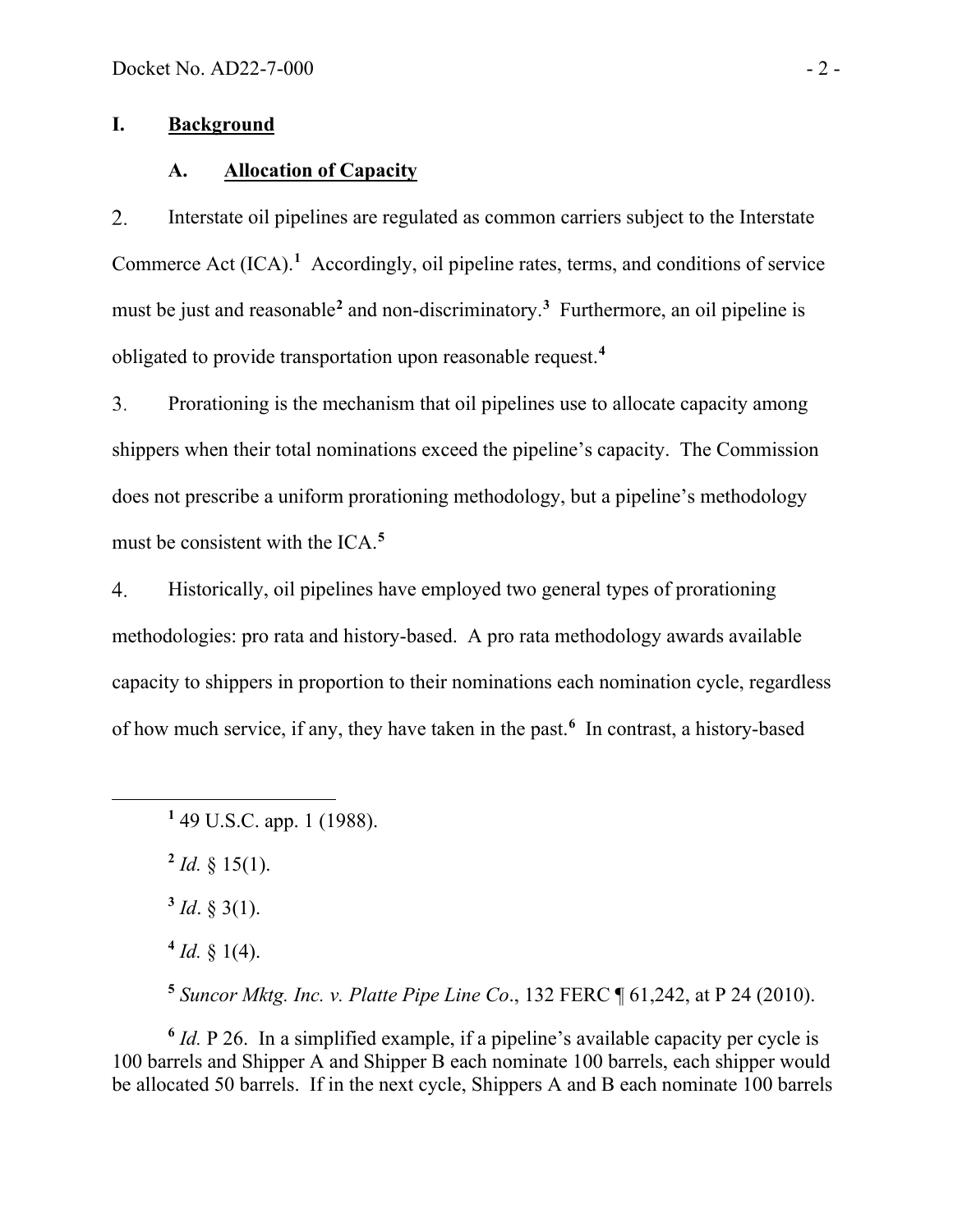methodology gives preference to shippers with a history of shipping on the pipeline.**[7](#page-4-0)** However, the Commission has required pipelines using this methodology to allow all shippers the opportunity to develop a record of transportation on the pipeline so as to attain preferred historical shipper status.**[8](#page-4-1)** When a pipeline uses a history-based methodology, it must reserve a portion of its capacity for new shippers.**[9](#page-4-2)**

### **B. Anomalous Conditions**

Oil pipelines serve a critical function transporting crude oil, refined products,**[10](#page-4-3)** 5. and natural gas liquids.**[11](#page-4-4)** Pipelines move crude oil from production areas to refineries and refined products to markets for consumption. Pipeline transportation is often more convenient and more cost-effective than alternative forms of transportation. Many

<span id="page-4-1"></span>**<sup>8</sup>** *See Colonial Pipeline Co.*, 156 FERC ¶ 61,001, at PP 19-24 (2016); *Suncor*, 132 FERC ¶ 61,242 at P 25; *Platte Pipe Line Co.*, 117 FERC ¶ 61,296, at P 46 (2006).

**<sup>9</sup>** *See Colonial*, 156 FERC ¶ 61,001 at P 24; *Platte*, 117 FERC ¶ 61,296 at P 56.

<span id="page-4-4"></span><span id="page-4-3"></span><span id="page-4-2"></span>**<sup>10</sup>** Refined petroleum products include motor gasoline, jet fuel, diesel, naphtha, and kerosene.

**<sup>11</sup>** Natural gas liquids include propane, butane, ethane, and natural gasoline.

again, but new Shippers C and D also each nominate 100 barrels, each shipper would be allocated 25 barrels.

<span id="page-4-0"></span>**<sup>7</sup>** *Id.* P 25. In a simplified example, assume that a pipeline's available capacity per cycle is 100 barrels and that Shipper A and Shipper B each nominate 100 barrels. Assume also that, over the prior 12 months, Shipper A shipped 900 barrels and Shipper B shipped 300 barrels. If Shipper A and Shipper B each nominate 100 barrels in a particular cycle, then Shipper A would be allocated 75 barrels of the 100 available barrels of capacity (reflecting its historical usage of 75% of total usage over the past year) and Shipper B would be allocated 25 barrels of the 100 available barrels of capacity (reflecting its historical usage of 25% of total usage over the past year).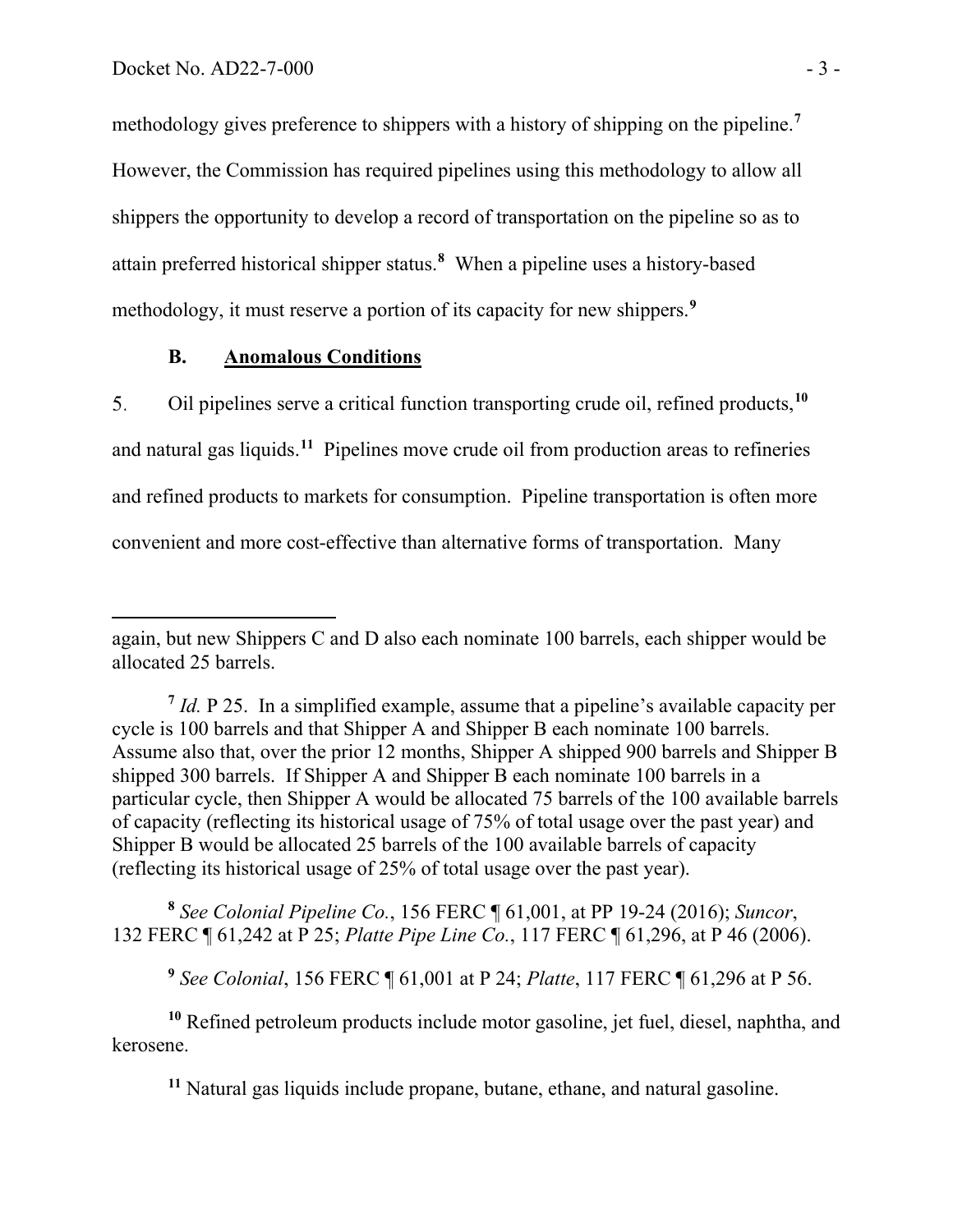pipelines offer transportation of more than one kind of product, often using a batching system to differentiate between products on the system.

As explained above, pipeline prorationing policies determine which shippers may 6. access the pipeline when shipper demand exceeds pipeline capacity. These prorationing policies are often important during anomalous conditions that may cause sudden and unexpected changes to the demand for pipeline capacity. Anomalous conditions can result from a number of circumstances, including, but not limited to, extreme weather, national emergencies, and major market disruptions. Anomalous conditions can significantly and suddenly increase shipper nominations above available pipeline capacity. Likewise, anomalous conditions can temporarily reduce some shippers' usage of the pipeline system. Under these circumstances, if demand subsequently increases above pipeline capacity, prorationing policies must address the allocation of pipeline capacity among different shippers whose most recent shipping histories may not reflect their longer-term historical usage.

 $7<sub>1</sub>$ The COVID-19 pandemic significantly affected jet fuel shippers' demand for oil pipeline capacity, although it reduced demand rather than increasing it. For example, at a July 2020 technical conference discussing the serious impacts that emergency conditions caused by the COVID-19 pandemic were having on the energy industry, one panelist raised concerns regarding jet fuel shippers' ability to access capacity on oil pipelines using history-based prorationing due to a disproportionate decrease in jet fuel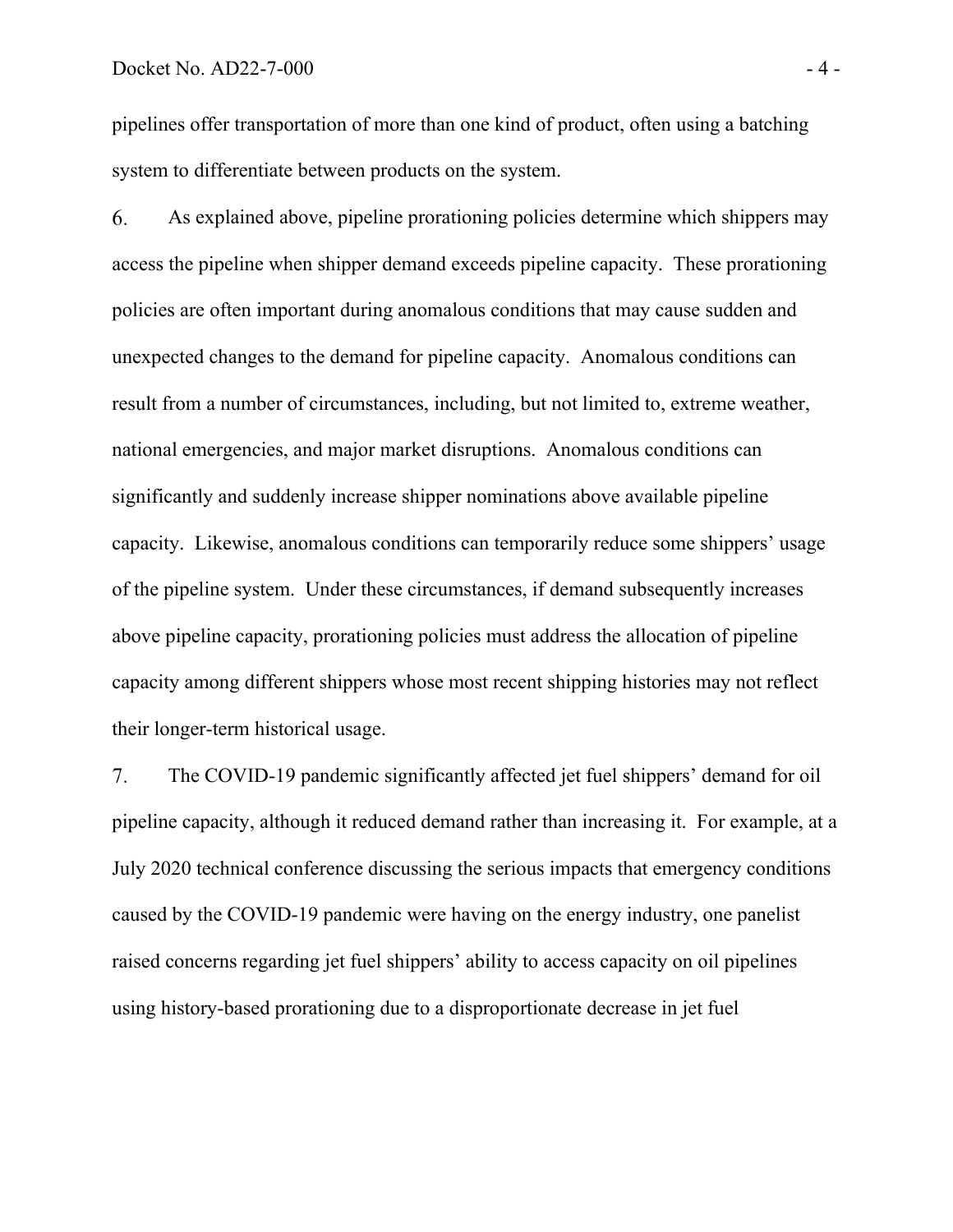consumption during the COVID-19 pandemic. **[12](#page-6-0)** Then, in July 2021, certain jet fuel shippers filed a request for emergency relief, asking the Commission to direct SFPP to prioritize jet fuel shipments on its North Line to Reno-Tahoe International Airport to prevent jet fuel shortages.**[13](#page-6-1)**

As reflected in these proceedings, Airlines**[14](#page-6-2)** have raised capacity allocation issues 8. related to the COVID-19 pandemic's effects on demand for jet fuel shipments and subsequent effects on pipeline allocation.**[15](#page-6-3)** After demand for air travel declined due to the start of the pandemic in March 2020, Airlines state that they reduced shipments of jet

<span id="page-6-1"></span><sup>13</sup> The jet fuel shippers that filed the request for emergency relief included Airlines for America, Reno-Tahoe Airport Authority, Alaska Air Group, Inc., Allegiant Air, American Airlines, Inc., Delta Air Lines, Inc., Federal Express Corp., Frontier Airlines, JetBlue Airways Corp., National Air Carrier Assoc., Southwest Airlines Co., and World Fuel Services, Inc. *Airlines for America*, Request for Emergency Relief, Docket No. OR21-10-000 (submitted July 26, 2021) (Request for Emergency Relief). The Commission denied the request because the petition did not establish that the circumstances rose to the level of a public health emergency warranting extraordinary relief under § 1(15) of the ICA. *Airlines for Am.*, 176 FERC ¶ 61,065, at PP 14-16 (2021).

<span id="page-6-2"></span><sup>14</sup> As used herein, "Airlines" refers to various jet fuel shippers that supply airports, primarily airlines, and their trade association, Airlines for America.

<span id="page-6-3"></span>**<sup>15</sup>** *See, e.g.*, Airlines for America, Motion to Intervene, Docket No. IS21-322-001 (filed May 27, 2021); Airlines for America, Request for Emergency Relief, Docket No. OR21-10-000 (filed July 26, 2021).

<span id="page-6-0"></span>**<sup>12</sup>** *See Impacts of COVID-19 on the Energy Industry*, Docket No. AD20-17-000, Tr. 222-224, 242-246 (O'Mahoney); *see also* Comment of Delta Air Lines, Inc., Docket No. AD20-17-000 (submitted June 30, 2020). Additionally, in May 2021, SFPP, L.P. (SFPP) proposed a temporary change to its prorationing policy that would allow jet fuel shippers to obtain new shipper space as well as regular shipper space. This filing was protested, and SFPP subsequently withdrew it. *SFPP, L.P.*, Tariff Filing, Docket No. IS21-322-000 (submitted May 11, 2021; withdrawn June 1, 2021).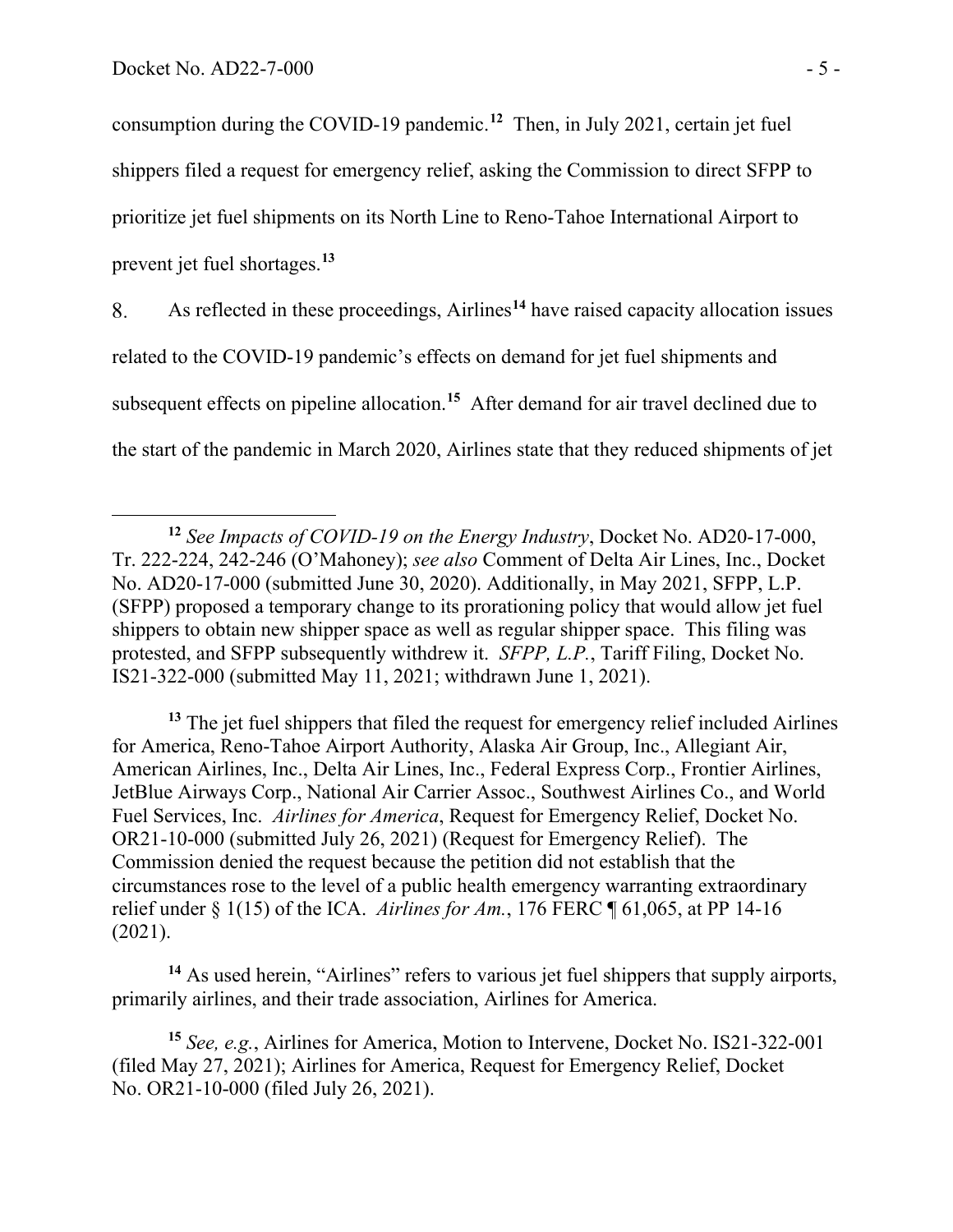fuel on several multi-product pipelines that supply airports.**[16](#page-7-0)** Because these pipelines use history-based prorationing, Airlines claim that their decreased shipments during the pandemic reduced the future capacity allocated to them. **[17](#page-7-1)** Airlines state that this reduction harms their ability to continue to self-supply jet fuel using their shipper history on pipelines as they did prior to the pandemic. They state that fuel is a major cost and that self-supply enables them to better control fuel costs.**[18](#page-7-2)**

### **II. Discussion**

9. In this proceeding, we seek comment on oil pipeline capacity allocation issues that arise under anomalous conditions, including the availability of pipeline capacity for transporting jet fuel to supply airports following the onset of the COVID-19 pandemic. We also seek comment on whether there are any actions the Commission should consider that would mitigate the effects of anomalous conditions on oil pipeline capacity

<span id="page-7-1"></span><sup>17</sup> For example, SFPP's prorationing policy provides that 95% of its capacity shall be allocated to regular shippers based on each shipper's average historical shipments over a rolling 12-month base period. SFPP, L.P., Proration Policy dated June 1, 2019, at 1, 3, *available at* https://www.kindermorgan.com/item/Policy/SFPP%20Policy/1.

<span id="page-7-0"></span>**<sup>16</sup>** *See* Airlines for America, Request for Emergency Relief, Docket No. OR21-10- 000, at 2 (filed July 26, 2021) ("[D]emand for air travel radically decreased at the start of the COVID-19 pandemic and remained depressed throughout 2020 and into early 2021. Consequently, shipments of jet fuel on interstate pipelines . . . significantly decreased as well."); Airlines for America, Motion to Intervene, Docket No. IS21-322-001, at 2-3 (filed May 27, 2021) ("While demand for air travel was depressed, airlines were unable to meet their minimum shipping requirements and nominate future volumes in accordance with their line space history.").

<span id="page-7-2"></span>**<sup>18</sup>** *Impacts of COVID-19 on the Energy Industry*, Docket No. AD20-17-000, Tr. 222-224 (O'Mahoney); *Airlines for America*, Request for Emergency Relief, Docket No. OR21-10-000 (filed July 26, 2021).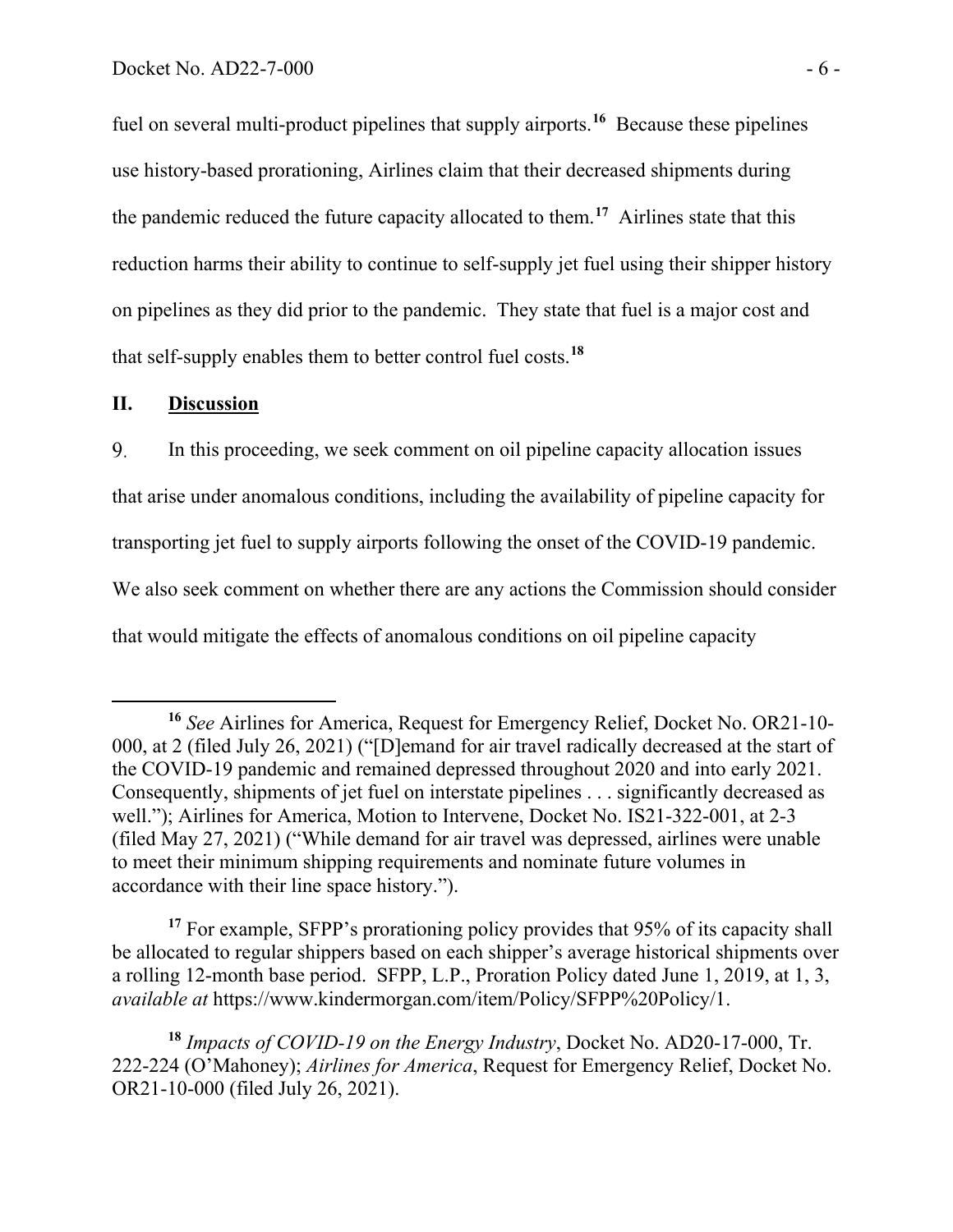allocations, including the effects of the COVID-19 pandemic on demand for pipeline capacity to airport destinations.

#### **A. Capacity Allocation Issues Arising Under Anomalous Conditions**

A1. Using specific historical examples, please describe any anomalous conditions that have affected demand for, and thus shipper access to, pipeline capacity. In discussing each example, commenters should (a) generally describe the differential between the shipper's nominations and actual, pro-rated shipments, (b) describe how long the anomalous conditions existed, (c) explain whether the anomalous conditions continued to affect pipeline access even after the anomalous conditions concluded, and (d) describe whether and to what extent the shipper was able to use transportation alternatives (e.g., trucking) or other means to compensate for the difference between its nominations and actual, pro-rated shipments.

A2. Do current prorationing policies sufficiently address the allocation of capacity during and after anomalous conditions? For commenters responding that current prorationing policies are insufficient, please explain how current prorationing policies are insufficient and describe any aspects of current prorationing policies that pose particular problems or impediments.

A3. Are there any actions the Commission should consider that would mitigate the effects of anomalous conditions on pipeline capacity allocations? To the extent the Commission considers changes to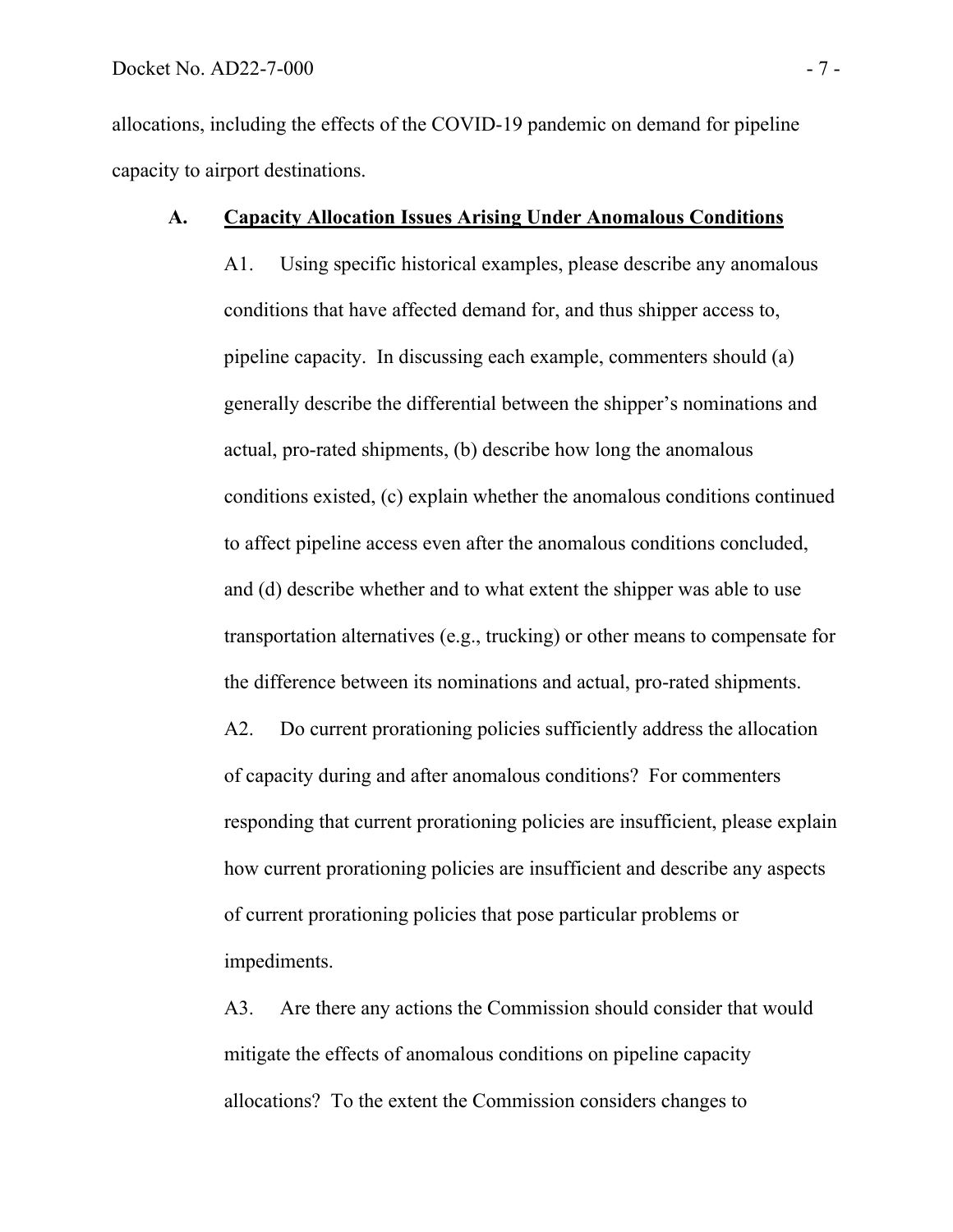prorationing policies to address capacity allocation issues under anomalous conditions, should the Commission consider alternatives to history-based prorationing and pro rata allocations? Or should the Commission instead modify existing capacity allocation methodologies? In proposing any potential actions, please describe how such actions would be consistent with the ICA.

A4. Please describe the current availability of secondary transactions for acquiring shipper history**[19](#page-9-0)** or for otherwise obtaining access to pipeline capacity outside a pipeline's nomination and prorationing process. Please describe any experience with, and the practical implications of, using such secondary transactions to mitigate the impacts of anomalous conditions. Please also explain whether and, if so, how the availability of secondary transactions could be enhanced or expanded to improve shipper access to pipeline capacity during anomalous conditions.

# **B. Access to Capacity for Transporting Jet Fuel Following the Onset of the COVID-19 Pandemic**

B1. In the context of the Airline-specific issues that have been raised to the Commission, please identify any pipelines and the destination airports

<span id="page-9-0"></span>**<sup>19</sup>** Under a history transfer, a shipper's credit for accumulated shipping history on a particular pipeline could be transferred to another shipper in exchange for payment. The replacement shipper could then nominate on the pipeline during prorationing using the shipper history of the selling shipper, thereby obtaining a higher allocation than it otherwise might be entitled to.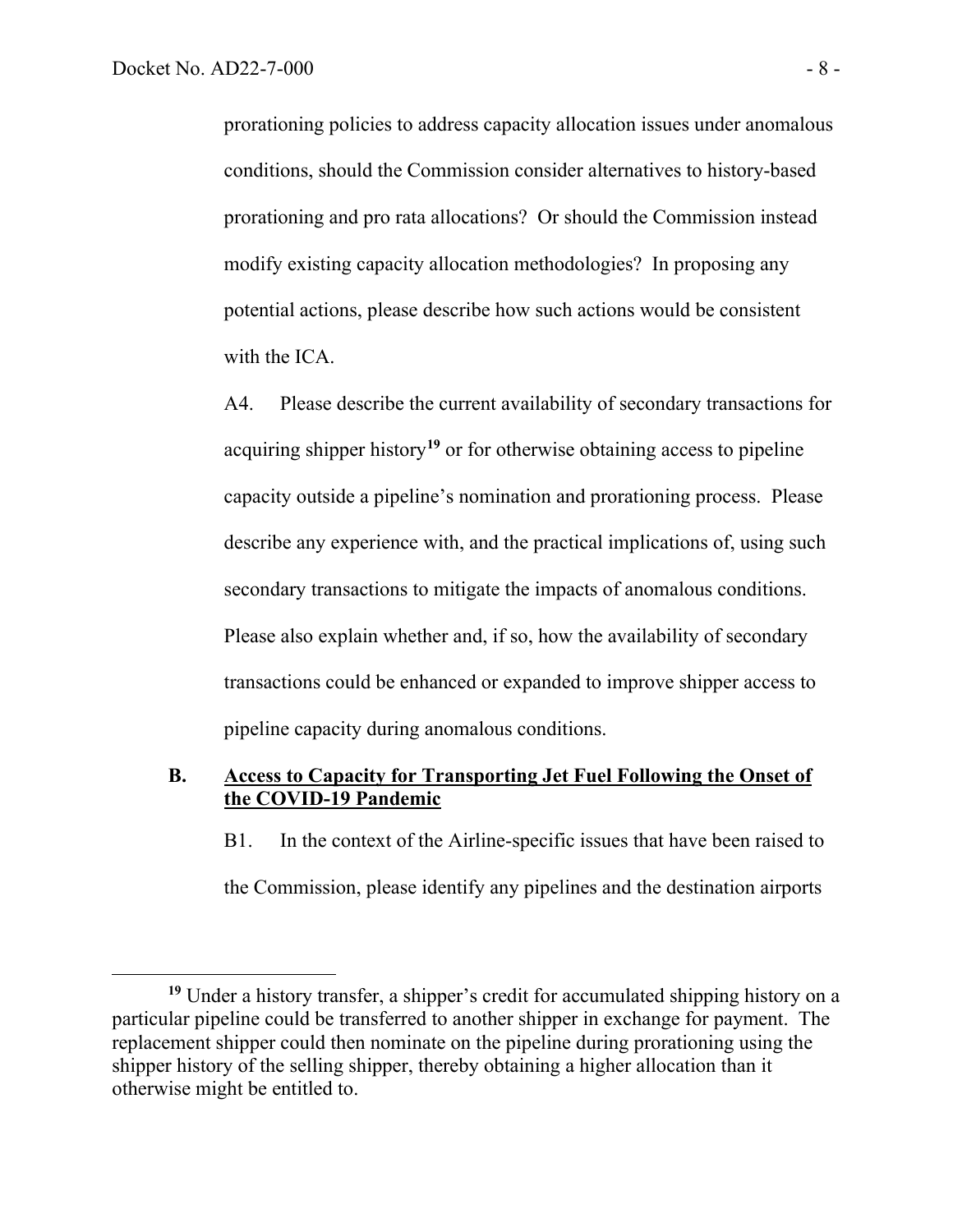where Airlines anticipate receiving capacity for moving jet fuel in 2022 or 2023 that is both (a) below pre-pandemic levels and (b) below Airlines' anticipated fuel needs, notwithstanding Airlines' efforts to mitigate the pipeline's capacity constraints.**[20](#page-10-0)**

B2. Are there pipelines transporting jet fuel that were not in prorationing at any time over the past 12 months that would have been in prorationing had jet fuel volumes shipped at 2019 levels? If so, for each nomination cycle (or month) in which the pipeline would have been in prorationing, please describe the degree to which nominations would have exceeded capacity to the extent possible.

B3. Regarding pipelines identified in response to B1, please provide both historical and projected levels of total jet fuel demand at the airport destinations, aggregate jet fuel nominations to each airport destination, and aggregate pipeline capacity awarded for jet fuel movements to each airport destination, beginning with January 2018. **[21](#page-10-1)**

<span id="page-10-0"></span>**<sup>20</sup>** Mitigation could include increased trucking, tankering, and other attempts to obtain fuel supplies.

<span id="page-10-1"></span>**<sup>21</sup>** Although an individual shipper may not have complete information regarding pipeline capacity, a shipper could provide information related to its own nominations and capacity or could work with other shippers to provide aggregate information.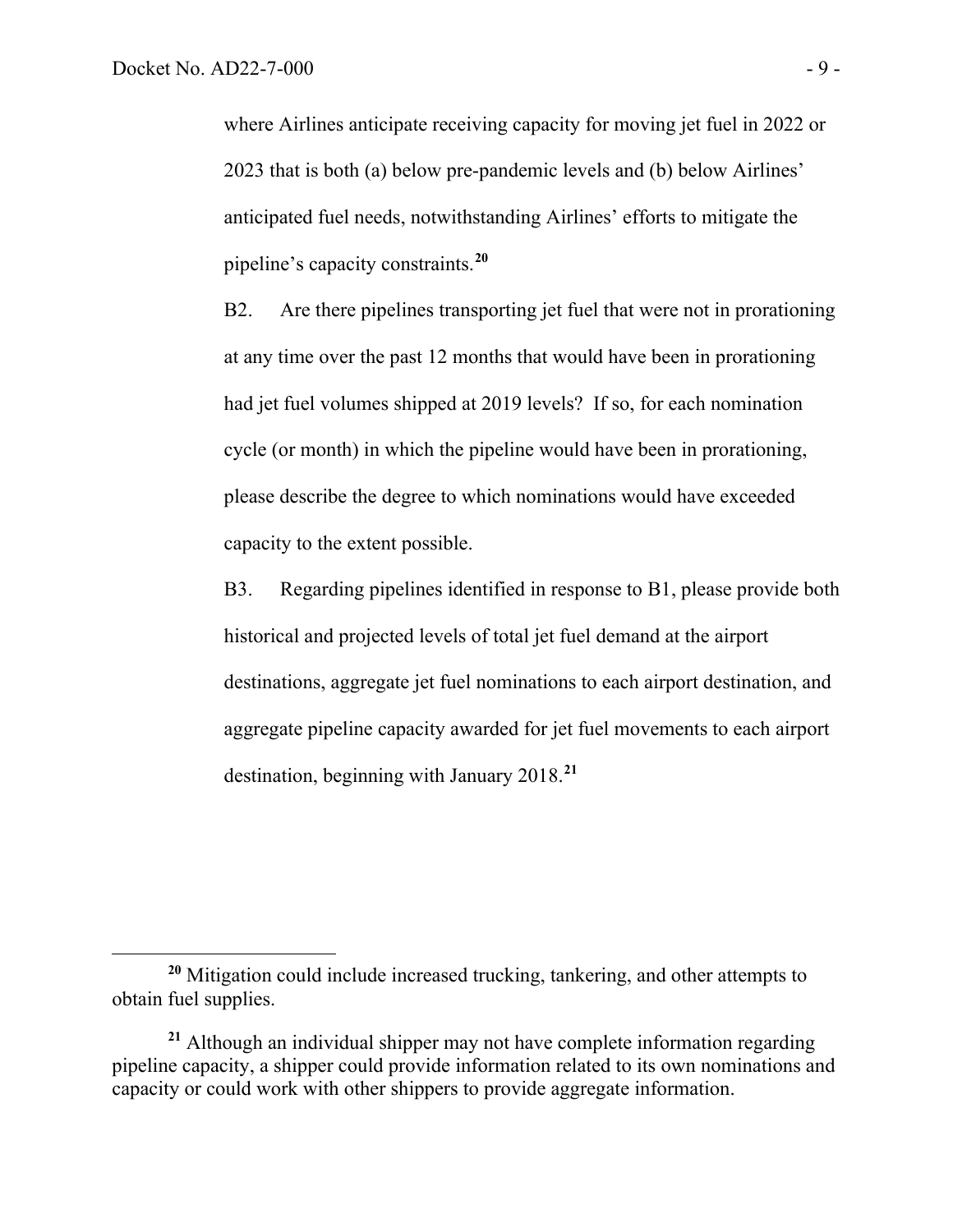B4. For pipelines that transport jet fuel, please provide the pipeline's current total capacity for shipments of all products at destinations serving airports and any changes to total capacity that occurred since January 2018. B5. Regarding products other than jet fuel transported on pipelines serving airport destinations, please provide data showing how aggregate product nominations and aggregate pipeline capacity awarded for each product have changed during the COVID-19 pandemic. Please discuss any specific shifts in product demand that caused these changes. In addition, please provide information regarding how sudden demand shifts have affected pipeline capacity allocations for some products to the detriment of others, including jet fuel.

B6. Please describe any action that the Commission should consider to address concerns regarding oil pipeline capacity to airport destinations. Such actions could include broader policy changes, as discussed in Section A above, or proposals specifically designed to address the capacity allocation issues that have arisen due to the effects of the COVID-19 pandemic on demand for jet fuel shipments. For example, should the Commission consider adjustments to existing capacity allocation methodologies to enhance shippers' ability to transfer their history or otherwise transfer capacity rights to mitigate the impacts of the COVID-19 pandemic? In proposing any potential actions, please describe how such actions would be consistent with the ICA.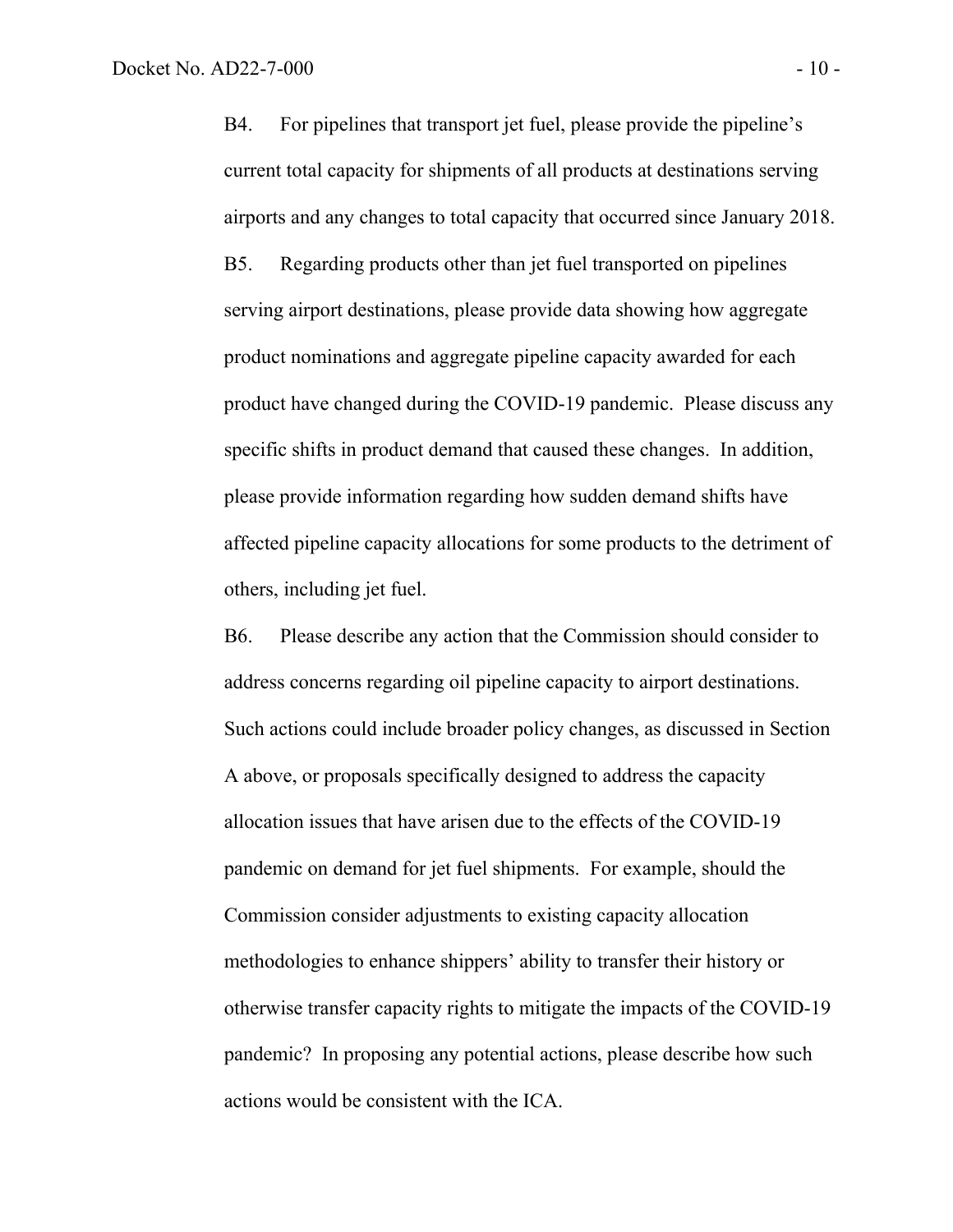B7. Please describe whether expansions of capacity on the pipelines serving airport destinations would help address current and future jet fuel needs. Please identify whether any of the pipelines serving airports were in prorationing in the 12 months prior to March 2020. Please explain in detail the extent of the capacity constraints on these pipelines and discuss whether expansions of pipeline capacity are necessary to avoid continued prorationing going forward.

#### **III. Comment Procedures**

10. The Commission invites interested persons to submit comments on the matters and issues proposed in this notice, including any related matters or alternative proposals that commenters may wish to discuss. Initial Comments are due **[INSERT DATE 60 DAYS AFTER DATE OF PUBLICATION IN THE FEDERAL REGISTER]**, and Reply Comments are due **[INSERT DATE 90 DAYS AFTER DATE OF PUBLICATION IN THE FEDERAL REGISTER]**. Comments must refer to Docket No. AD22-7-000, and must include the commenter's name, the organization they represent, if applicable, and their address. All comments will be placed in the Commission's public files and may be viewed, printed, or downloaded remotely as described in the Document Availability section below. Commenters on this proposal are not required to serve copies of their comments on other commenters.

11. The Commission encourages comments to be filed electronically via the eFiling link on the Commission's website at http://www.ferc.gov. The Commission accepts most standard word processing formats. Documents created electronically using word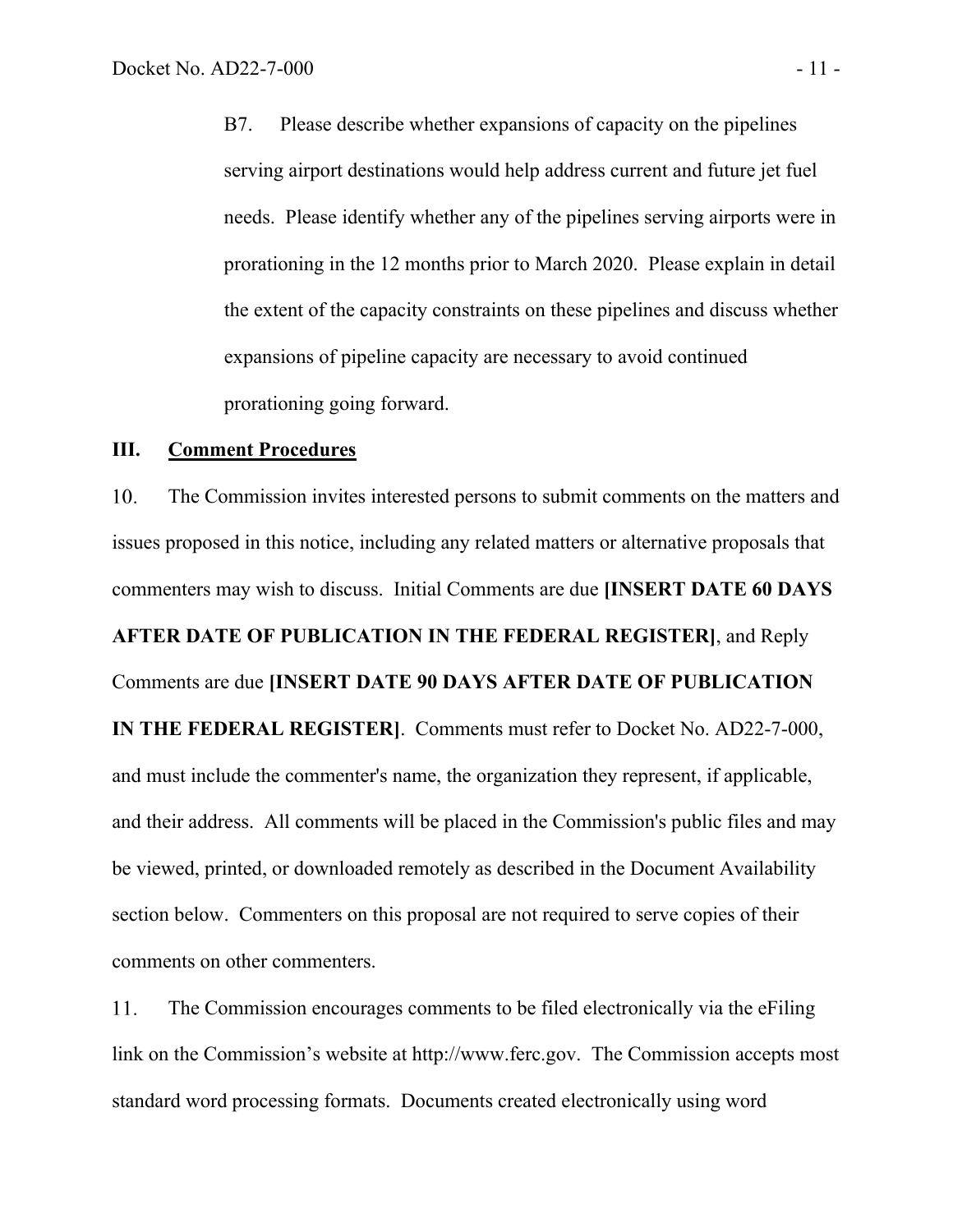processing software must be filed in native applications or print-to-PDF format and not in a scanned format. Commenters filing electronically do not need to make a paper filing.

12. Commenters that are not able to file comments electronically may file an original of their comment by USPS mail or by courier-or other delivery services. For submission sent via USPS only, filings should be mailed to: Federal Energy Regulatory Commission, Office of the Secretary, 888 First Street, NE, Washington, DC 20426. Submission of filings other than by USPS should be delivered to: Federal Energy Regulatory Commission, 12225 Wilkins Avenue, Rockville, MD 20852.

#### **IV. Document Availability**

In addition to publishing the full text of this document in the Federal Register, the 13. Commission provides all interested persons an opportunity to view and/or print the contents of this document via the Internet through the Commission's Home Page (http://www.ferc.gov). At this time, the Commission has suspended access to the Commission's Public Reference Room due to the President's March 13, 2020 proclamation declaring a National Emergency concerning the Novel Coronavirus Disease (COVID-19).

14. From the Commission's Home Page on the Internet, this information is available on eLibrary. The full text of this document is available on eLibrary in PDF and Microsoft Word format for viewing, printing, and/or downloading. To access this document in eLibrary, type the docket number excluding the last three digits of this document in the docket number field.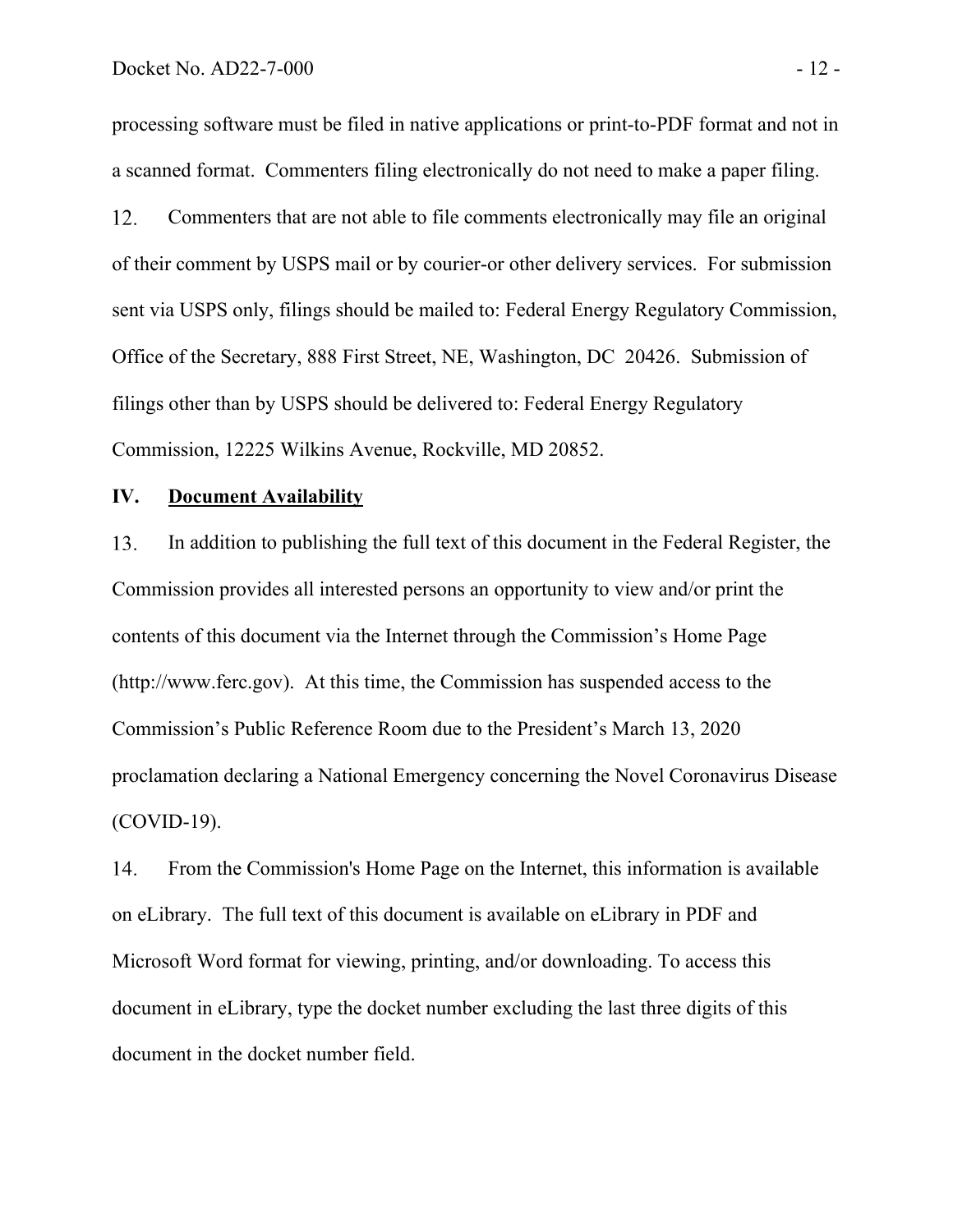15. User assistance is available for eLibrary and the Commission's website during normal business hours from the Commission's Online Support at 202-502-6652 (toll free at 1-866-208-3676) or email at ferconlinesupport@ferc.gov, or the Public Reference Room at (202) 502-8371, TTY (202)502-8659. E-mail the Public Reference Room at public.referenceroom@ferc.gov.

By direction of the Commission. Commissioner Danly is concurring with a separate attached.

 $(S E A L)$ 

Debbie-Anne A. Reese, Deputy Secretary.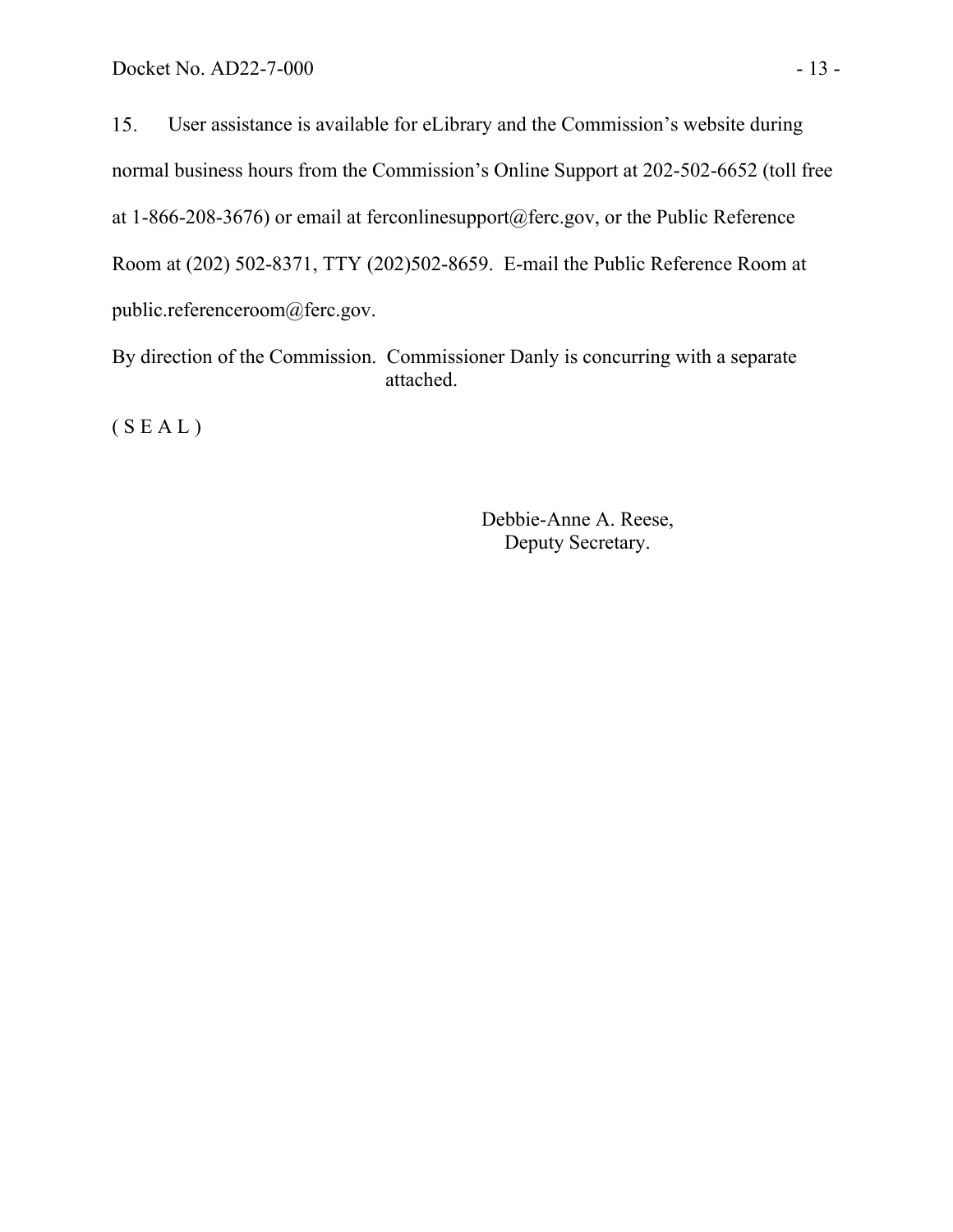## UNITED STATES OF AMERICA FEDERAL ENERGY REGULATORY COMMISSION

Oil Pipeline Capacity Allocation Issues and Anomalous Conditions Docket No. AD22-7-000

(Issued February 17, 2022)

DANLY, Commissioner, *concurring*:

I concur because the Commission always has discretion to issue a Notice of  $1.$ Inquiry (NOI) on any topic within its purview. I also concur because I agree that we recently faced a potential jet fuel shortage driven, at least in part, by the mechanisms in our pipeline tariffs. I write separately to express three concerns.

 $2.$ *First*, it is my view that the Commission should only issue notices of inquiry when there is a problem that in fact may need to be resolved and can be done so by the Commission. I do not believe that to be the case here.

3. Today's NOI characterizes the problem as whether oil pipeline allocation methodologies sufficiently address anomalous conditions and identifies only one instance where this problem has occurred: "effects of the COVID-19 pandemic on demand for pipeline capacity to airport destinations."**[1](#page-15-0)** The NOI does not show airlines as having raised concerns since July 2021 when certain airlines filed a request for emergency relief.**[2](#page-15-1)** Airlines are not shy before the Commission. If there were still a problem, we would have heard from them.**[3](#page-15-2)**

**<sup>2</sup>** *Id.* P 7.

<span id="page-15-2"></span><span id="page-15-1"></span>**<sup>3</sup>** *See also* Chief Administrative Law Judge, Final Status Report, Conference to Discuss Resolution of Jet Fuel Issues at the Reno-Tahoe International Airport, Docket No. AD21-16-000, at PP 2-3 (Aug. 25, 2021) ("The long-term concerns raised regarding jet fuel capacity are too speculative at this time for the parties to a find a consensual resolution in this form . . . it is determined that the participants are at an impasse regarding long term remedies . . . . Going forward, based on a general assessment of the matters at issue, the attendees and other concerned entities would be well advised to continue discussions, in their regular course of business. It seems beneficial for all entities to keep open lines of communication to identify issues or disputes before they arise, and to engage in dialogue on how to best obtain optimal commercial resolution of

<span id="page-15-0"></span>**<sup>1</sup>** *Oil Pipeline Capacity Allocation Issues and Anomalous Conditions*, 178 FERC ¶ 61,105, at P 9 (2022) (Oil Pipeline Allocation NOI).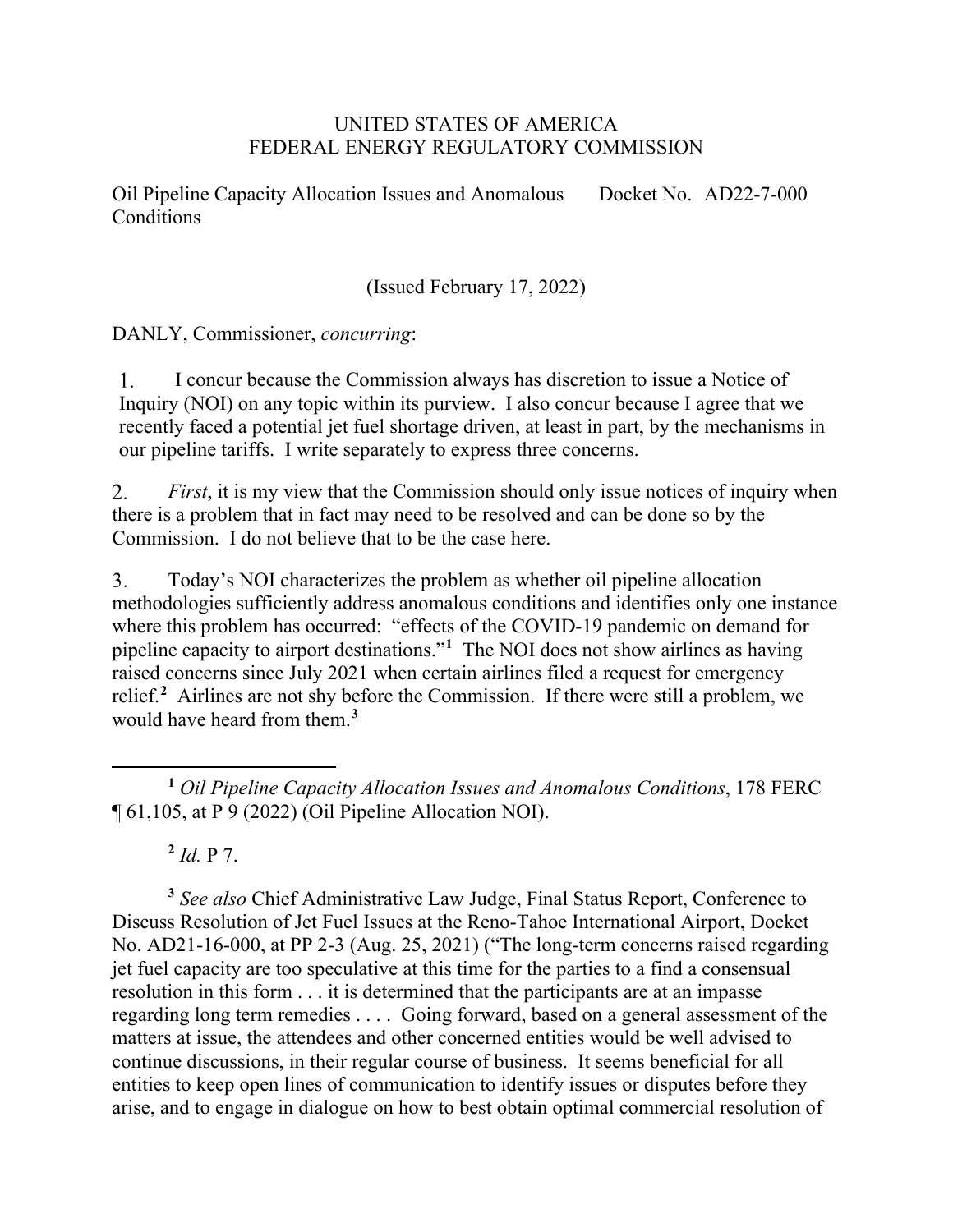$4.$ *Second*, while I again acknowledge that we had a particular problem with supplies of jet fuel in 2021, as a general matter, I am wary of any action wherein the Commission singles out a particular shipper category as the basis for exploring changes to its policies and tariffs.**[4](#page-16-0)** This is especially true when, as here, we have not even made the most preliminary of showings that this shipper category is not similarly situated with other shippers, nor have we identified some other legitimate factor that justifies disparate treatment.**[5](#page-16-1)** As commenters in response to the July 2021 request for relief stated: "All industries and shipper classes faced unprecedented demand destruction during the COVID-19 pandemic. All shippers faced challenges and choices to manage the downturn and prepare for the upcoming period when demand will return."**[6](#page-16-2)**

5. *Third*, I am not confident that carriers will willingly provide the information the Commission requests on destinations, nominations, and capacity awarded.**[7](#page-16-3)**

<span id="page-16-0"></span>**<sup>4</sup>** I also note that the NOI solicits information not related to the anomalous conditions problem. *Id.* P 9, Question B.7 ("Please describe whether expansions of capacity on the pipelines serving airport destinations would help address current and future jet fuel needs.").

**<sup>5</sup>** *See* 49 App. U.S.C. § 3 (1988) (prohibiting undue preference).

<span id="page-16-2"></span><span id="page-16-1"></span>**<sup>6</sup>** Pilot Travel Centers LLC, et al., Joint Motion to Intervene and Protest, Docket No. OR21-10-000, at 3 (Jul. 27, 2021); *see also* Chevron Products Co., et al., Response to Request for Emergency Relief under Section 1(15) of the Interstate Commerce Act, Docket No. OR 21-10-000, at 2 (Jul. 28, 2021) ("The Commission should ask whether the Request is seeking to prioritize jet fuel and those who can afford to access air travel at the expense of supplying transportation fuels that affect many more people and their daily lives as they go to work, daycare, school, and deliver goods and services in support of their communities.").

<span id="page-16-3"></span>**<sup>7</sup>** *See* Oil Pipeline Allocation NOI, 178 FERC ¶ 61,105 at P 9, Question B.3 ("[P]lease provide . . . aggregate jet fuel nominations to each airport destination, and

what they perceived to be issues in this matter."). *But see Hearing to Review Admin. of Laws Within FERC's Jurisdiction Before the S. Comm. on Energy and Nat'l Res.*, 117th Cong. (2021) (responding to Senator Cortez Masto on 2021 jet fuel shortages, "I think this issue of historical use needs to be addressed. I raised this as an issue in a technical conference we had earlier in the year. I think we need a different approach to allocating capacity because of different anomalies. And you have my commitment that we will take a look at that and hopefully act before next summer's demand peak") (statement of Richard Glick, Chairman of the Fed. Energy Regulatory Comm'n), https://www.energy.senate.gov/hearings/2021/9/full-committee-hearing-to-reviewadministration-of-laws-within-ferc-jurisdiction.